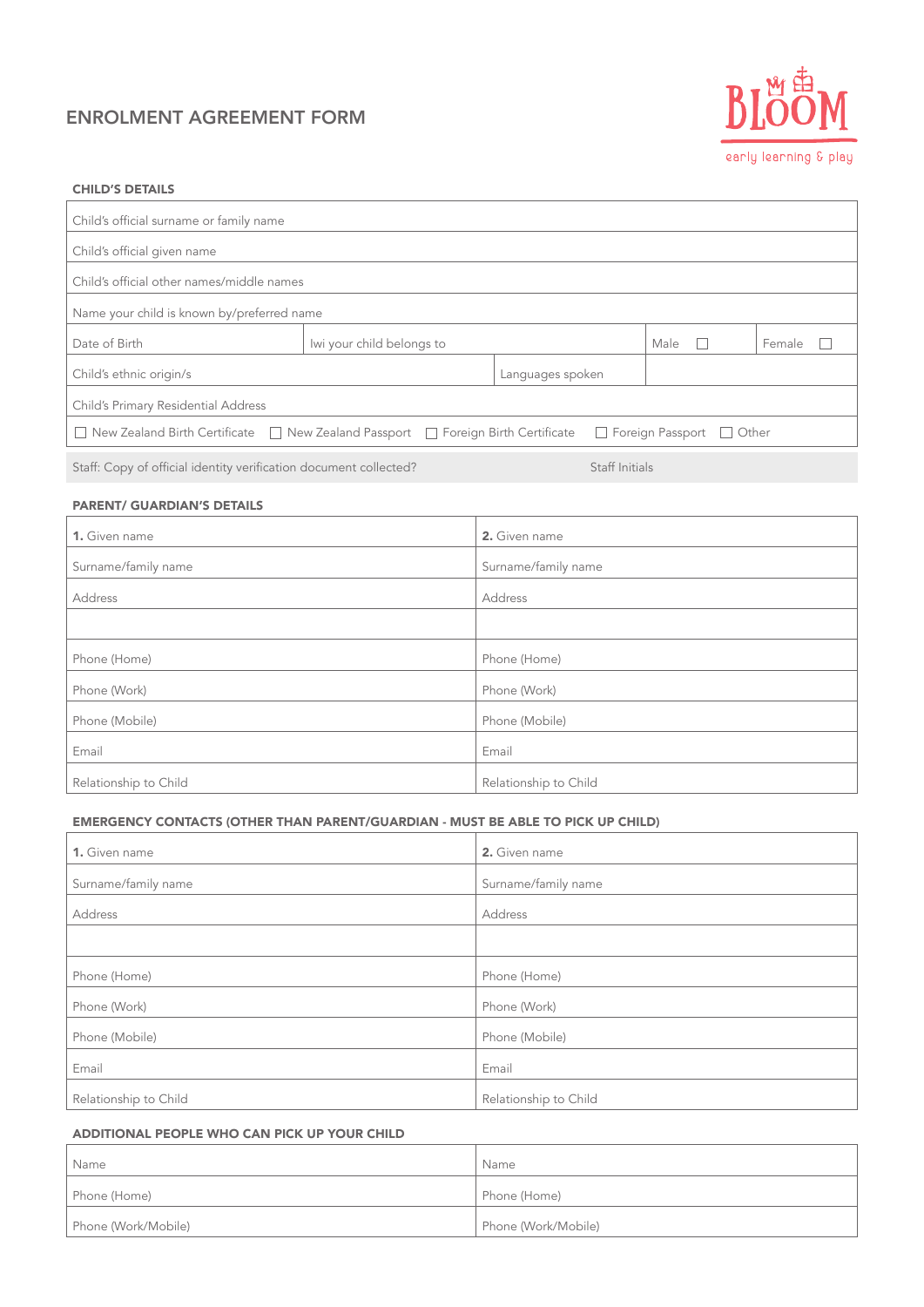# CUSTODIAL STATEMENT

Are there any custodial arrangements concerning your child? Yes  $\Box$  No

If YES, please give details of any custodial arrangements or court orders (a copy of any court order is required)

### PERSONS WHO CANNOT PICK UP YOUR CHILD

| Name | Name |
|------|------|
| Name | Name |

# PERMISSIONS Please indicate below whether you give permission for your child to:

| Attend small local walks maintaining adult child ratios - refer to Excursion Policy. |                      |
|--------------------------------------------------------------------------------------|----------------------|
| Have hearing, vision and other tests performed by qualified professionals.           |                      |
| Be taken to the Medical Centre in case of an emergency.                              | Yes $\Box$ No $\Box$ |
| Be photographed or videoed by our Centre staff, students and other parents for:      |                      |
| Promotional or Educational purposes<br>$\bullet$                                     | Yes $\Box$ No $\Box$ |
| Planning / Assessment<br>۰                                                           | Yes $\Box$ No $\Box$ |
| Study<br>۰                                                                           | Yes $\Box$ No $\Box$ |
| Facebook Page<br>۰                                                                   | Yes $\Box$ No $\Box$ |
| Website<br>۰                                                                         | Yes $\Box$ No $\Box$ |
| <b>Newsletters</b><br>۰                                                              | Yes $\Box$ No $\Box$ |
| <b>Notices</b><br>۰                                                                  | Yes $\Box$ No $\Box$ |
| Newspaper Articles                                                                   | Yes $\Box$ No $\Box$ |
| Participate in ICT as part of their learning environment - refer ICT Policy.         | Yes $\Box$ No        |

*Privacy Statement: We are collecting personal information on this enrolment form for the purposes of providing early childhood education for your child. We will use and disclose your child's information only in accordance with the Privacy Act 1993. Under that Act you have the right to access and request correction of any personal information we hold about you or your child. Details about your child's identity will be shared with the Ministry of Education so that it can allocate a*  national student number for your child. This unique identifier will be used for research, statistics, funding, and the measurement of educational outcomes. You can find more information about national student numbers at: *eli.education.govt.nz* \*Information about acceptable identity verification documents is available online at eli.education.govt.nz the Ministry recommends that all services keep a copy of the identity verification document of each child who is enrolled at the service.

### ENROLMENT DETAILS

| Date of enrolment:                                                                                                                                                        |        | Date of entry: |           |          | Date of exit: |        |  |
|---------------------------------------------------------------------------------------------------------------------------------------------------------------------------|--------|----------------|-----------|----------|---------------|--------|--|
| Please Note: 20 Hours ECE is for up to six hours per day, up to 20 hours per week and there must be no compulsory fees when a child is<br>receiving 20 Hours ECE funding. |        |                |           |          |               |        |  |
| Days enrolled:                                                                                                                                                            | Monday | Tuesday        | Wednesday | Thursday | Friday        | Total: |  |
| Times enrolled:                                                                                                                                                           |        |                |           |          |               |        |  |

# ATTESTED ECE HOURS (for 20 hours ECE fill out the boxes below with the hours attested e.g. 6 hours)

| 20 Hours ECE at Bloom           |  |      |  |
|---------------------------------|--|------|--|
|                                 |  |      |  |
| 20 Hours ECE at another service |  |      |  |
| Parent/Guardian signature       |  | Date |  |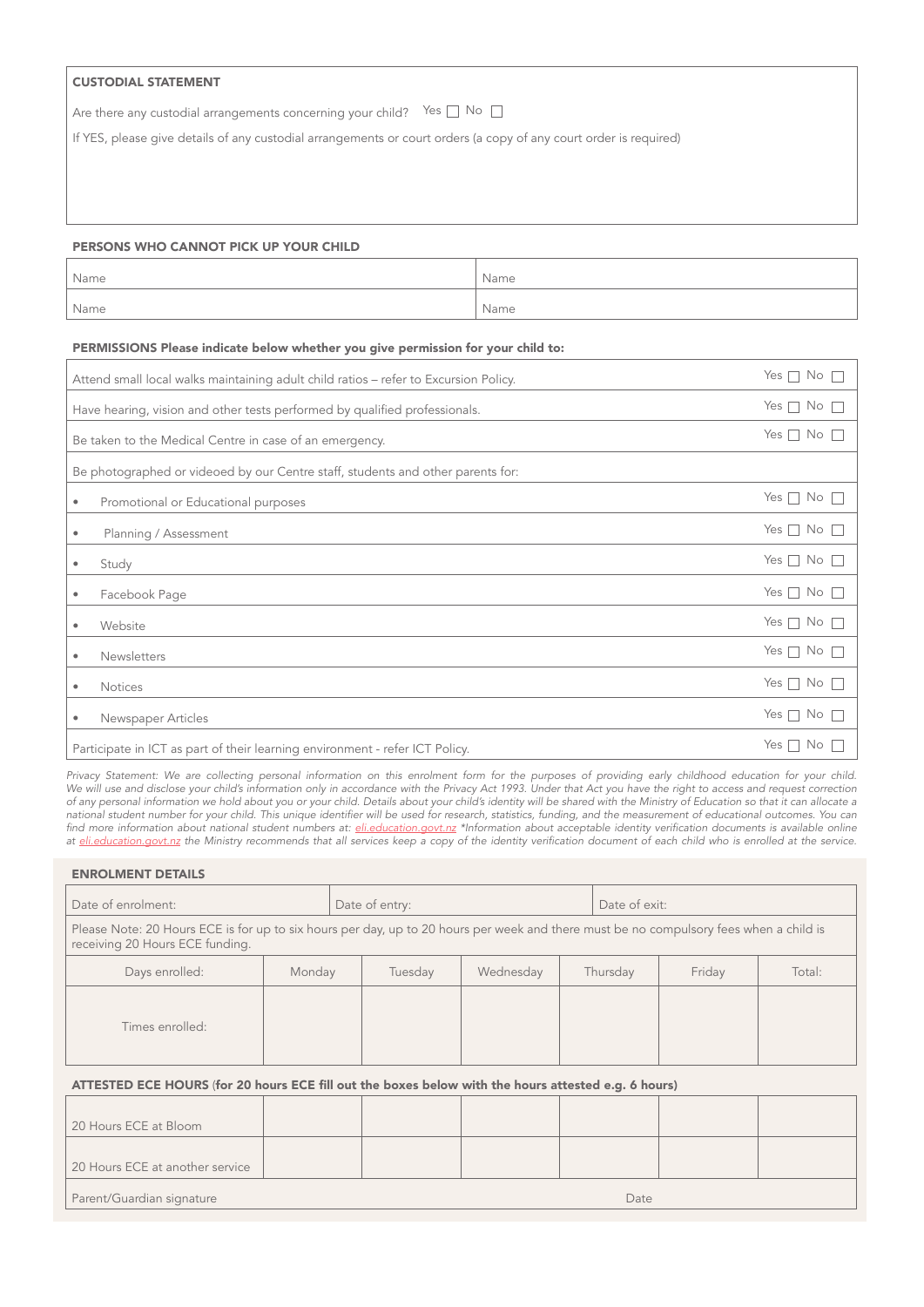#### 20 HOURS ECE ATTESTATION

| Is your child receiving 20 Hours ECE for up to six hours per day, 20 hours per week at this service?                                                                                                                                                  | Yes $\Box$ No $\Box$ |  |
|-------------------------------------------------------------------------------------------------------------------------------------------------------------------------------------------------------------------------------------------------------|----------------------|--|
| Is your child receiving 20 Hours ECE at any other services?                                                                                                                                                                                           | Yes $\Box$ No $\Box$ |  |
| If yes to either or both of the above, please sign to confirm that:                                                                                                                                                                                   |                      |  |
| » Your child does not receive more than 20 hours of 20 Hours ECE per week across all services.                                                                                                                                                        |                      |  |
| » You authorise the Ministry of Education to make enquiries regarding the information provided in the Enrolment Agreement Form,<br>if deemed necessary and to the extent necessary to make decisions about your child's eligibility for 20 Hours ECE. |                      |  |

» You consent to the early childhood education service providing relevant information to the Ministry of Education, and to other early childhood education services your child is enrolled at, about the information contained in this box.

Parent/Guardian signature **Date** Date of Contract and Date Date of Contract and Date Date of Date Date of Date of Date of Date of Date of Date of Date of Date of Date of Date of Date of Date of Date of Date of Date of Date

#### DUAL ENROLMENT

I hereby declare that my child is NOT enrolled at another Early Childhood Institution at the same times that he/she is enrolled at Bloom Early Learning & Play.

Parent/Guardian signature **Date** 

# STATUTORY HOLIDAYS/TERMS BREAKS

This enrolment agreement is inclusive of all school term breaks Bloom is closed on all Statutory Holidays only. Please talk to the Centre Administrator for more details.

#### PAYMENT DETAILS (Account issued in the name of)

| Parent/Guardian 1             | Parent/Guardian $2 \Box$ | Other $\Box$ (if other, please complete your details below) |
|-------------------------------|--------------------------|-------------------------------------------------------------|
| Other - Given Name            |                          | Other - Surname                                             |
| Other - Address               |                          | Other - Email                                               |
| Other - Phone (Home)          |                          | Other - Phone (Work/Mobile)                                 |
| Other - Relationship to Child |                          |                                                             |

#### TERMS & CONDITIONS

- » Policy Statement: Bloom Early Learning & Play has a number of policies that set out the procedures that are in place for the care and education of the children who attend. We strongly urge you to read these. The signing of this enrolment agreement form indicates that you will abide by the policies of this service, and understand how you can have input to policy review.
- » Health & Safety: Bloom is committed to ensuring the health and wellbeing of everyone within our Centre. Parents have an obligation to follow all Health & Safety guidelines provided by Bloom including keeping non-enrolled children with them at all times while in our Centre for their own protection and safety.
- » Parent Information Book: Please ensure you have read the parent handbook as it covers important information directly related to your child's enrolment.
- » Privacy Statement: All personal information on your child will be kept securely and be used solely for the purposes it was collected for. Any changes to the information disclosed must be verified
- » Child's strengths, & interests: Home and Centre connection is very important. Please take the time to update the teachers about your child's unique interests, abilities and preferences. You're feedback is appreciated.
- » Transitional School Visits/Referrals: Please discuss this option directly with management.
- » Promotional Material / Social Media: I understand that photographs and videos displayed on Bloom's website and social media pages will be available on the worldwide web. Although Bloom has procedures in place for moderation of social media we cannot control all aspects of these forums.
- » Fee Agreement: In signing this Enrolment Agreement Form I agree to pay the fees in line with the Fee Schedule and Fee Policy that is current at the time.
- » Daily Arrival / Departure: I agree that when arriving/departing from Bloom, I will park in the designated area, escort my child safely to/from the building and sign my child in/out. I understand that all children must travel to and from Bloom in a child's car seat or restraint in accordance with Traffic Regulations.

# PARENT/CAREGIVER DECLARATION

I declare that all information given in this Enrolment Agreement Form is true and correct to the best of my knowledge. Should any of these details change I will inform Bloom as soon as possible.

Parent/Guardian signature and the control of the control of the control of the control of the control of the control of the control of the control of the control of the control of the control of the control of the control

#### SERVICE DECLARATION - STAFF TO COMPLETE

On behalf of Bloom Early Learning & Play, I declare that this form has been checked and all relevant sections have been completed.

Service Provider signature **Date** Date of **Date of American Service Provider** Service Provider signature **Date**